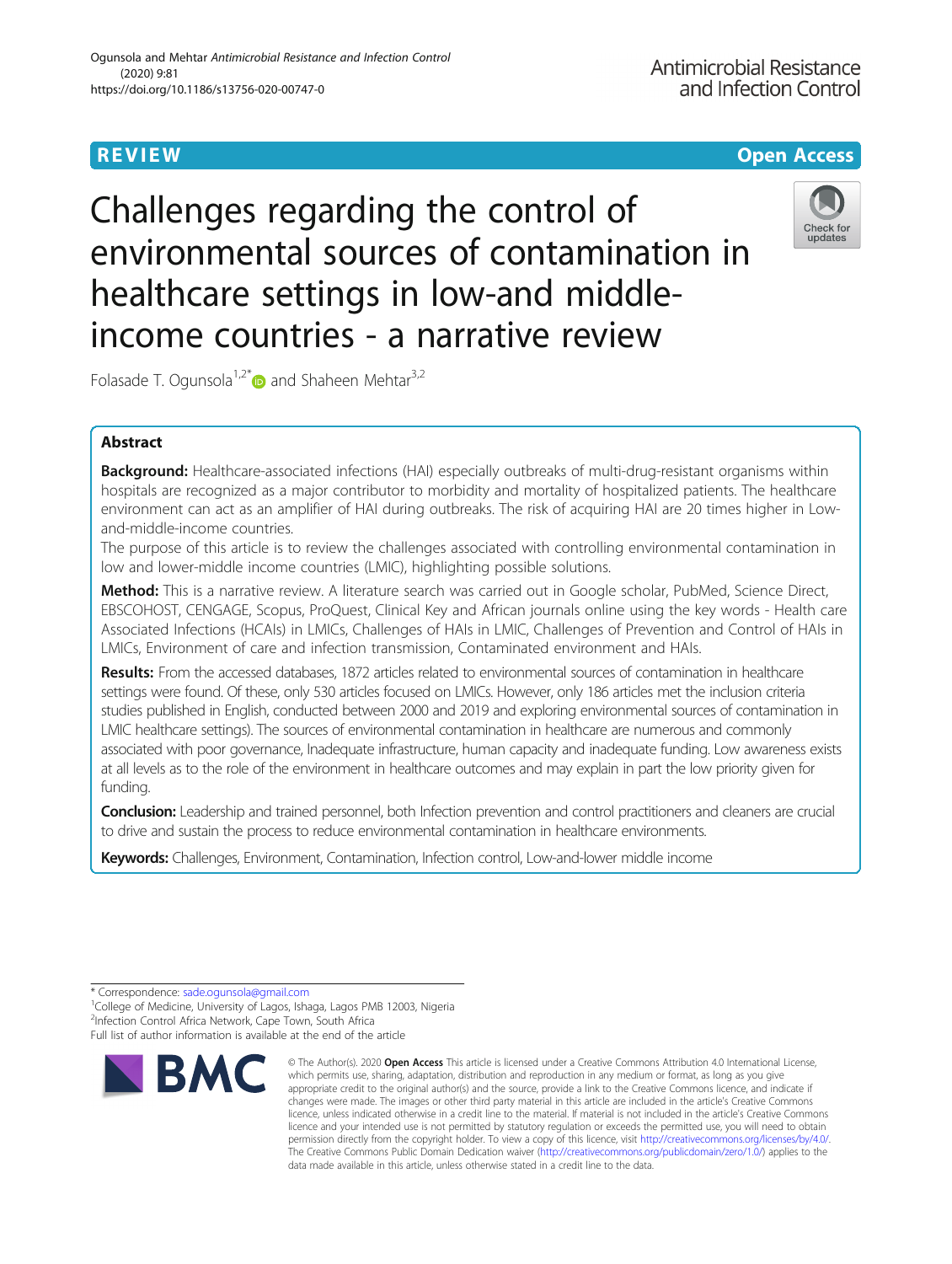The hospital environment plays an important role in infection transmission particularly for multi-drug-resistant organisms (MDROs) which have the ability to persist in the healthcare environment [\[1](#page-6-0), [2](#page-6-0)]. This has led to increased recognition of the environment as an amplifier of healthcare associated infections (HAI) particularly during outbreaks of MDROs. The main goal of an infection prevention and control (IPC) program is to reduce risk of healthcare associated infections (HAI) and this includes the healthcare environment. However, the contribution of the healthcare environment in low to middle income countries (LMICs) is largely unknown. The stratification of income groups by The World Bank generally reflects the funding of healthcare budgets of individual countries. Thus, LMIC countries spend less on healthcare service provision and delivery with significant negative impact on clean and safe environments of care [\[3](#page-6-0), [4\]](#page-6-0).

## The significance of the environment in contamination

The environment of care is the space around a patient or healthcare worker where direct or indirect contact occurs by those delivering healthcare. It comprises of three elements; the physical space or building used for providing patient care; equipment used in providing patient care or used within operational procedures of patient care; and people, including healthcare staff and visitors [[5\]](#page-6-0). This physical space during in-patient care can be broadly categorized into 'high-touch' and 'low-touch' surfaces [\[6](#page-6-0)]. The former relates to frequently touched surfaces and therefore a higher risk of HAI transmission, while the latter relates to areas with minimal hand contact and therefore less likely to be a source of transmission [[7\]](#page-6-0). The impact of the environment on infection rates has been demonstrated. When adequate environmental cleaning is lacking, the risk of infection increases when a patient is admitted immediately into an environment previously occupied by another patient infected by the same pathogen [\[2](#page-6-0)] thus highlighting the environment as a route of transmission of HAI. This has led to increased attention to environmental cleaning and cleanliness by healthcare systems, in a bid to strengthen IPC measures.

In 2003, the United States Centres for Disease Control and Prevention (CDC) emphasized the importance of implementing proper standards for environmental hygiene, including air, ventilation, water in the built environment [[8\]](#page-7-0). A World Health Organisation (WHO) guideline on the core components of IPC (2016a) emphasized the importance of undertaking patient care activities in a hygienic environment in the prevention and control of HAIs and antimicrobial resistance (AMR). Important recommendations for Water Sanitation and Hygiene (WASH) services, infrastructure as well as the availability of appropriate infection prevention and control (IPC) materials and equipment are included in the implementation guide [\[9](#page-7-0)]. In 2019, the Infection Control Africa Network (ICAN), in collaboration with CDC, produced a set of recommendations for LMICs on best practices in environmental cleaning in resource limited settings [\[10\]](#page-7-0).

The environmental contaminants of healthcare spaces include skin squames, microorganisms and dust. Humans, especially those that are colonized, shed microorganisms into the environment particularly after physical activity [\[11](#page-7-0), [12\]](#page-7-0). The ability of microorganisms to survive in that environment will depend on temperature and humidity [[13\]](#page-7-0), the presence of organic matter capable of supporting the growth of pathogenic microorganisms [[14\]](#page-7-0) and the adequacy of cleaning. In healthcare, the rate of removal and dilution of airborne microorganisms, as well as surface characteristics and orientation (horizontal or vertical) have an effect on the survival of microbes [[15\]](#page-7-0). Gram-positive organisms thrive in dry conditions and on dusty surfaces [\[16,](#page-7-0) [17\]](#page-7-0), Gramnegative organisms generally persist in damp or moderately humid conditions [\[18](#page-7-0)] while fungi flourish not only in damp areas and on fibrous materials but can also survive on dusty surfaces [\[16](#page-7-0)]. Many pathogens can survive and retain their infectious potential in the environment for many hours, days or months [[2,](#page-6-0) [19\]](#page-7-0) therefore, in health systems where environmental cleaning is inadequate, the potential risk for HAI are considerably increased.

# Methods

A narrative review of the challenges associated with control of environmental contamination was done. A literature search in Google scholar, PubMed, Science Direct, EBSCOHOST, CENGAGE, Scopus, ProQuest, Clinical Key and African journals online using the key words - Health care Associated Infections (HCAIs) in LMICs, Challenges of HAIs in LMIC, Challenges of Prevention and Control of HAIs in LMICs, Environment of care and infection transmission, Contaminated environment and HAIs. Only articles published in English and between the years 2000–2019 were included. Literature focusing on children, adults, healthcare workers, and the hospital environment were reviewed. Abstracts and titles were evaluated for relevance. Guidelines on environmental cleaning, healthcare associated infections and infection control were also consulted. Practices of hygiene in hospital settings not focusing on LMICs were also used to make comparisons. Publications focusing on guidelines and practices of hospital-environment cleaning, disinfection of healthcare facilities and equipment, structural design guidelines and practices, environmental control systems, supply of portable water, and hospital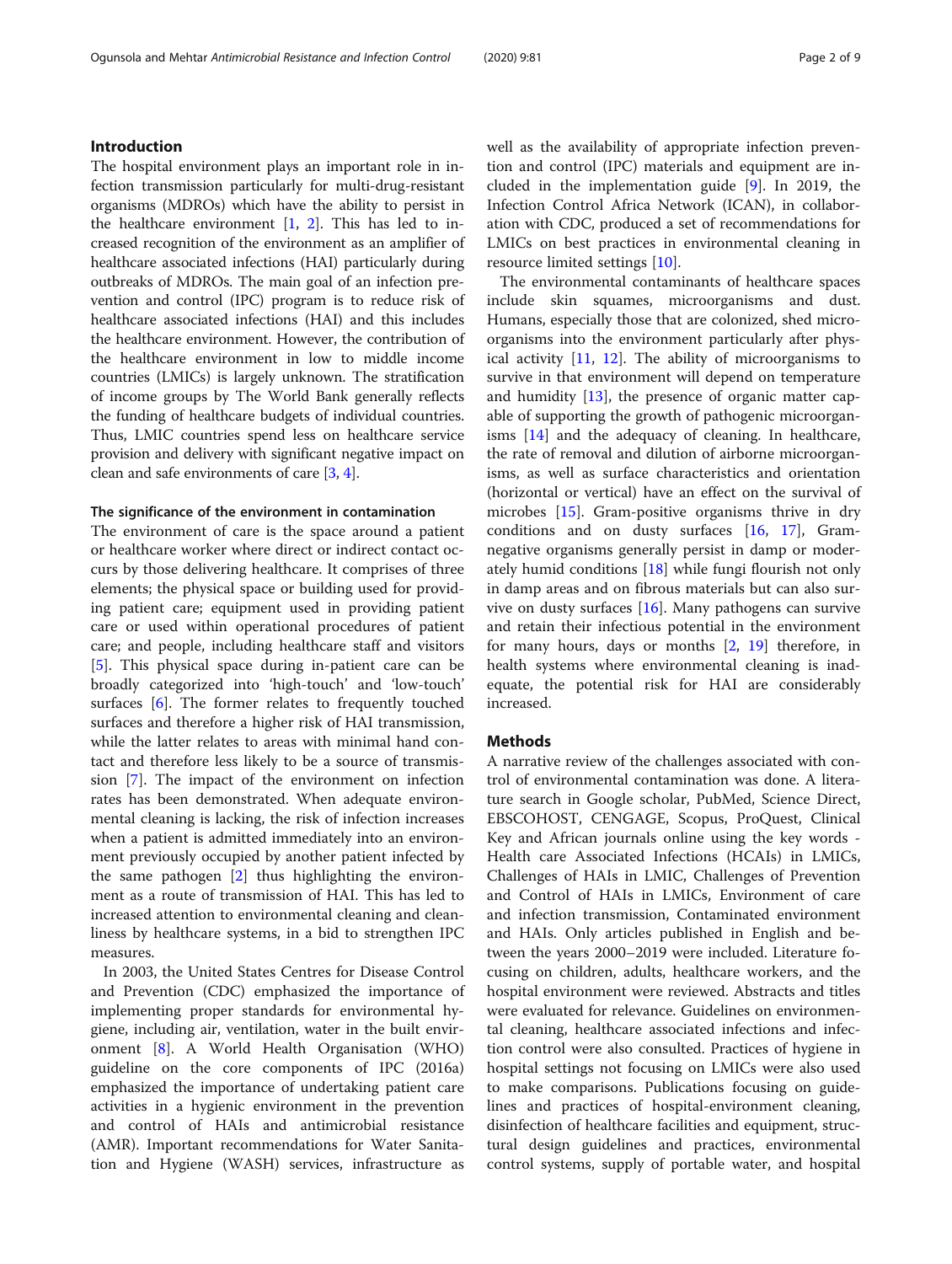waste management practices, were reviewed. The reviewed papers highlight the salient features of the challenges faced when implementing effective hospital hygiene and environmental cleaning and disinfection, control systems and practices in LMICs and proffers pragmatic solutions to prevent environmental contamination.

# Results

From the accessed databases, 1872 articles related to environmental sources of contamination in healthcare settings were found. Of these, only 530 articles focused on LMICs. However, only 186 articles met the inclusion criteria studies published in English, conducted between 2000 and 2019 and exploring environmental sources of contamination in LMIC healthcare settings). The review of the relevant studies that met the stated inclusion criteria is presented in the following themes: Structure and Infrastructure; human capacity development; clinical and corporate governance; challenges implementing effective processes, procedures and protocols; and funding of environmental cleaning programme.

# Structure and infrastructure

## Structural design

Healthcare facilities in LMIC's are often not purposebuilt and may have undergone extensive changes in layout and clinical activity over the years. Surfaces are often covered with materials that are not appropriate for ensuring safety. All health care work surface should be resistant to chemicals used daily for cleaning such as detergents (or disinfectants as appropriate) and can be easily wiped down [\[20\]](#page-7-0) however some basic materials used in construction and surfaces in LMIC healthcare facilities do not meet international environmental hygiene safety standards [[20,](#page-7-0) [21](#page-7-0)]. More importantly, these surfaces become damaged due either to the overuse of chemical disinfectants such as chlorine, or a lack of resources for maintenance and repair, till it becomes impossible to maintain a clean and intact environment. The introduction of vaporized hydrogen peroxide or ultraviolet light, following terminal cleaning, have also been proposed as newer 'non-touch' (automated) decontamination technologies, however these are either unavailable or unaffordable in most LMICs.(20).

Other structural challenges are inadequate ventilation, inadequate numbers of wards, sinks, width of corridors and walkways, location of patient ablution facilities and inadequate sluice rooms. These often reducing accessibility to adequate cleaning. Ventilation, whether natural or mechanical [\[22](#page-7-0)], should be included in the design of purpose-built facilities or during renovations. While natural ventilation can remove and dilute airborne microbes such as *M. tuberculosis*  $[23]$ , it is not a substitute for good environmental cleaning. High concentrations of

airborne bacteria have been reported in densely populated locations such as the pharmacy, lobby and other areas with densities of 0.5 to 1 cfu per  $m^{-2}$  of air in ward areas and these concentrations increased in proportion to the number of people in the room [\[24](#page-7-0), [25\]](#page-7-0) resulting in a heavier bioburden.

## Overcrowding in wards

The ever-increasing demand on limited hospital beds has a major impact on environmental cleaning. The number of patients admitted in healthcare facilities in many LMICs often exceeds the number of available beds resulting in the sharing of beds or placing of patients on the floors in surrounding hallways and stairwells [\[26](#page-7-0)]. Overcrowding contributes to the inability to clean the environment satisfactorily and most importantly, beds are not vacated long enough to clean them properly, change linen and repair or discard torn mattresses. The increased workload affects more than clinical services- it also has an impact on services ablution facilities, toilets, water supply and power.

## Toilets

In low resourced health facilities, patient toilets and sanitation facilities are of low priority and are often neglected when cleaning and maintenance programme are developed. In 2015, a WHO report highlighted that 20% of healthcare facilities globally had either no provision for toilets or were in inadequate numbers (between 1 and 3.5 toilets per facility) [\[27](#page-7-0)–[29\]](#page-7-0). In a recent systematic review of WASH activities, the lack of cleanliness of toilets was a bigger problem than the absence of toilets; this was attributed to a lack of, or inadequate access to, clean water and had a significant negative impact on patient's assessment of care [[30\]](#page-7-0). The impact of inadequate sanitation has a direct effect on increased transmission, particularly of MDROs (gram negative) and HAIs [\[9](#page-7-0), [19](#page-7-0)].

## Misuse of hand wash sinks

Sinks used for cleaning instruments were also used by surgeons and nurses to 'scrub' prior to surgery [[31\]](#page-7-0). The WHO guidelines on decontamination and reprocessing of medical devices [[32\]](#page-7-0) outlines best practices including layout of a sterile services department or decontamination unit to ensure optimal workflow and cleanliness. It is concerning that the lack of physical separation of dirty and clean areas for decontamination results in mixing of clean and dirty medical devices and linen was reported [[33\]](#page-7-0) clearly suggesting that sterile services required review and training. It is noteworthy that the environment for reprocessing medical devices in HI is not documented as a potential source for HAI, however in LMICs it must always be taken into account when considering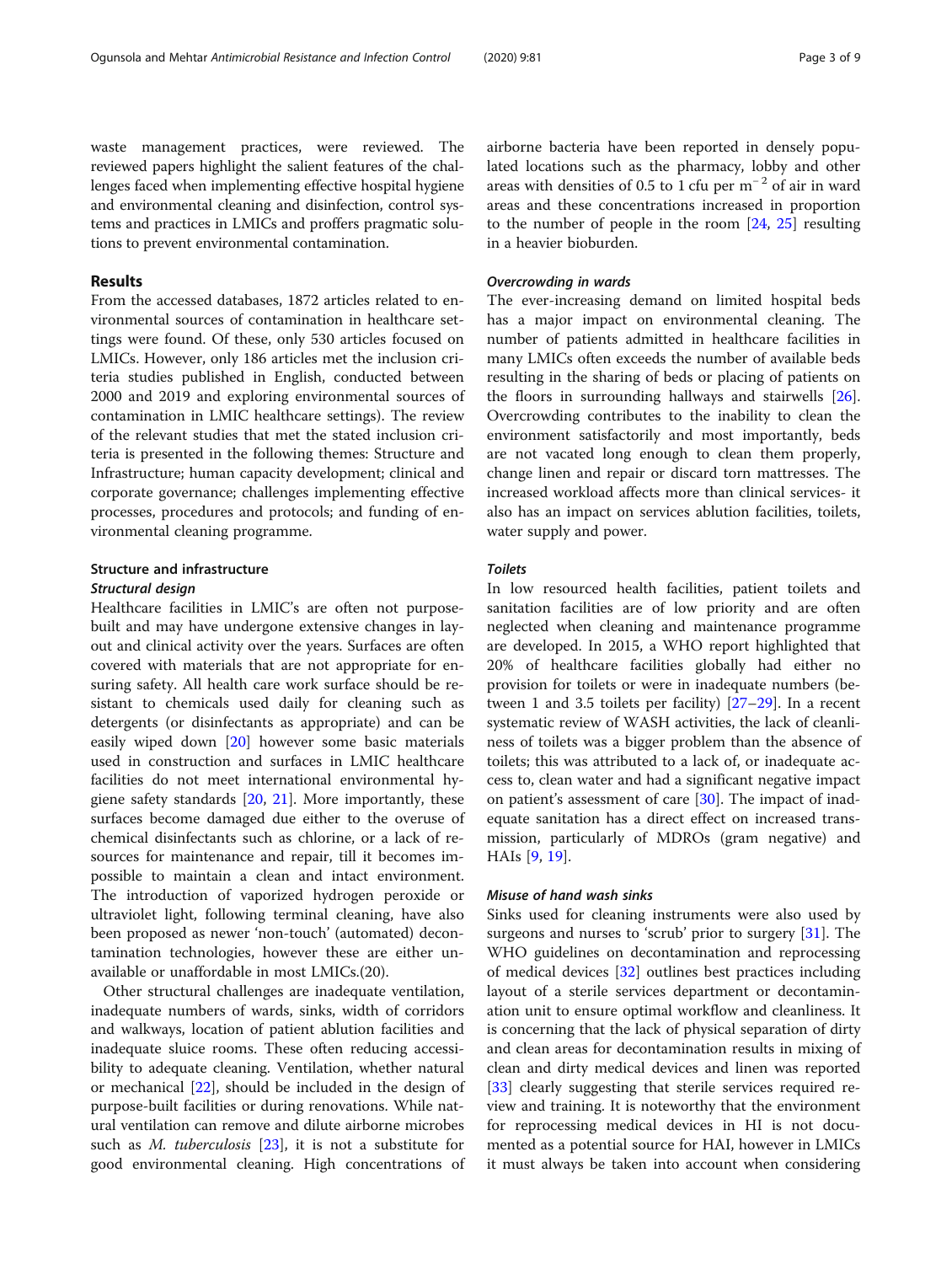SSIs particularly because of inadequate cleaning of medical devices [[33\]](#page-7-0).

#### Inadequate supply of potable water

Effective environmental cleanliness of healthcare settings depends on the availability of safe and sufficient water for routine sanitation [[21](#page-7-0)]. In a recent WHO/ UNICEF survey, 25% of health care facilities globally, lacked the basic services, (mainly located in LMICs) where constant water supply was either absent or limited [\[34](#page-7-0)]. The first- global WASH assessment of health care facilities was run in 54 LMICs and surveyed 66,101 facilities where 38% of them lacked access even to rudimentary levels of WASH. Large disparities also existed within countries and among facility types [\[35\]](#page-7-0). The Global Analysis and Assessment of Sanitation and Drinking water (GLAAS) survey report [[36](#page-7-0)] revealed that only 25% of 86 countries that responded had a fully implemented plan or policy for drinking-water and sanitation in health care facilities. It was noted that countries with national plans had a greater proportion of facilities with water services, suggesting that national policies were essential for improving services. The absence of basic services has an adverse impact on the implementation of WASH services and IPC measures including environmental cleaning. Many outbreaks of HAIs in LMICs have been linked to contaminated water used during patient care especially maternal and child health and the cleaning of medical devices [[37](#page-7-0)]. In India, Zambia and Tanzania, the lack of WASH facilities in delivery rooms has been commonly cited as a reason for preferring home delivery [[30](#page-7-0), [38](#page-7-0), [39](#page-7-0)]. LMICs are increasingly encouraged to invest in water safety and ensure provision of clean water especially to healthcare facilities [[9,](#page-7-0) [34](#page-7-0)]. Where there is an inadequate or lack of water supply, boreholes may be sunk, or large reservoirs constructed to collect, and store rainwater and effective biocides used to clean the water storage tanks. It is important that such water is treated and tested regularly for microbiological growth at points-of-use to ensure that the supplied water is safe [[40\]](#page-7-0).

#### Hospital waste management

There are significant gaps in levels of compliance with recommended best practice for sustainable waste management and environmental cleanliness [\[41](#page-7-0)]. The lack of source segregation at point of use, colour coding up to unsafe transportation in open trucks to the end point disposal remains a major hazard and can lead to environmental contamination and occupational health dangers in healthcare settings. Final disposal of waste remains limited to crude incineration, open dumps and landfills with the potential for environmental pollution  $[42-45]$  $[42-45]$  $[42-45]$  $[42-45]$  $[42-45]$ .

## Environmental cleaning

In 2018 the International Society of Antimicrobial Chemotherapy (ISAC) published the results of an international survey with 110 replies from 23 countries [\[46](#page-7-0)]. Despite the existence of policies and training in 90, and 70% respectively methodology varied across the survey. ICAN, in collaboration with ISAC extended the survey to Africa. Seventy one replies were received from 15 African countries. Of interest were the differences in cleaning methods, chemicals and frequency (Fig. [1](#page-4-0)). Routine cleaning was either with water and detergent or disinfectant, while disinfectants were mainly used for terminal cleaning. Most (90%) of the microorganisms present in visible dirt can be eliminated by routine cleaning using damp dusting, mopping with clean water and a detergent therefore routine disinfection is not indicated. Housekeeping staff must be trained regarding appropriate cleaning agents and the correct in use dilutions to avoid over-dilution of disinfectant solutions in a bid to stretch their use [[47\]](#page-7-0). The newer methods proposed as 'non-touch' (automated) decontamination technologies, for terminal cleaning, such as vaporized hydrogen peroxide or ultraviolet light are either unavailable or unaffordable in most LMICs.

#### Human capacity development

Often there is no clear job description for healthcare workers and therefore there is a lack of accountability an essential part of good practice in healthcare. Healthcare workers continue to lack access to basic, practical education, information and effective training in IPC best practice especially for environmental hygiene, cleanliness and decontamination and there are few opportunities for learning [\[48,](#page-7-0) [49](#page-7-0)]. In many facilities in Africa only 1–12% of hospital staff responsible for sterile processing and standard environmental cleaning are trained [\[33](#page-7-0), [50\]](#page-7-0).

Training of cleaning and housekeeper staff, whether inhouse or outsourced, must be according to evidencebased guidelines and standard operating procedures laid out by the healthcare facility as part of the role of the IPC Committee. The training should be contextually appropriate (local languages and dialect) and use various methods (posters, videos). The training must competency-based which will require an examination and demonstration of correct practices [\[21,](#page-7-0) [51](#page-8-0), [52](#page-8-0)]. Equally, the trainers should be qualified, and periodic proficiency evaluations of trainees should be undertaken to sustain effectiveness. ICAN is committed to improving IPC practices through structured training and knowledge transfer in Africa as part of its "From Cape to Cairo "education programme. Training for all levels of staff including both clinical and non-clinical staff, has to be competency based. Qualification for IPC professionals requires knowledge at Postgraduate Diploma level so that IPC support to healthcare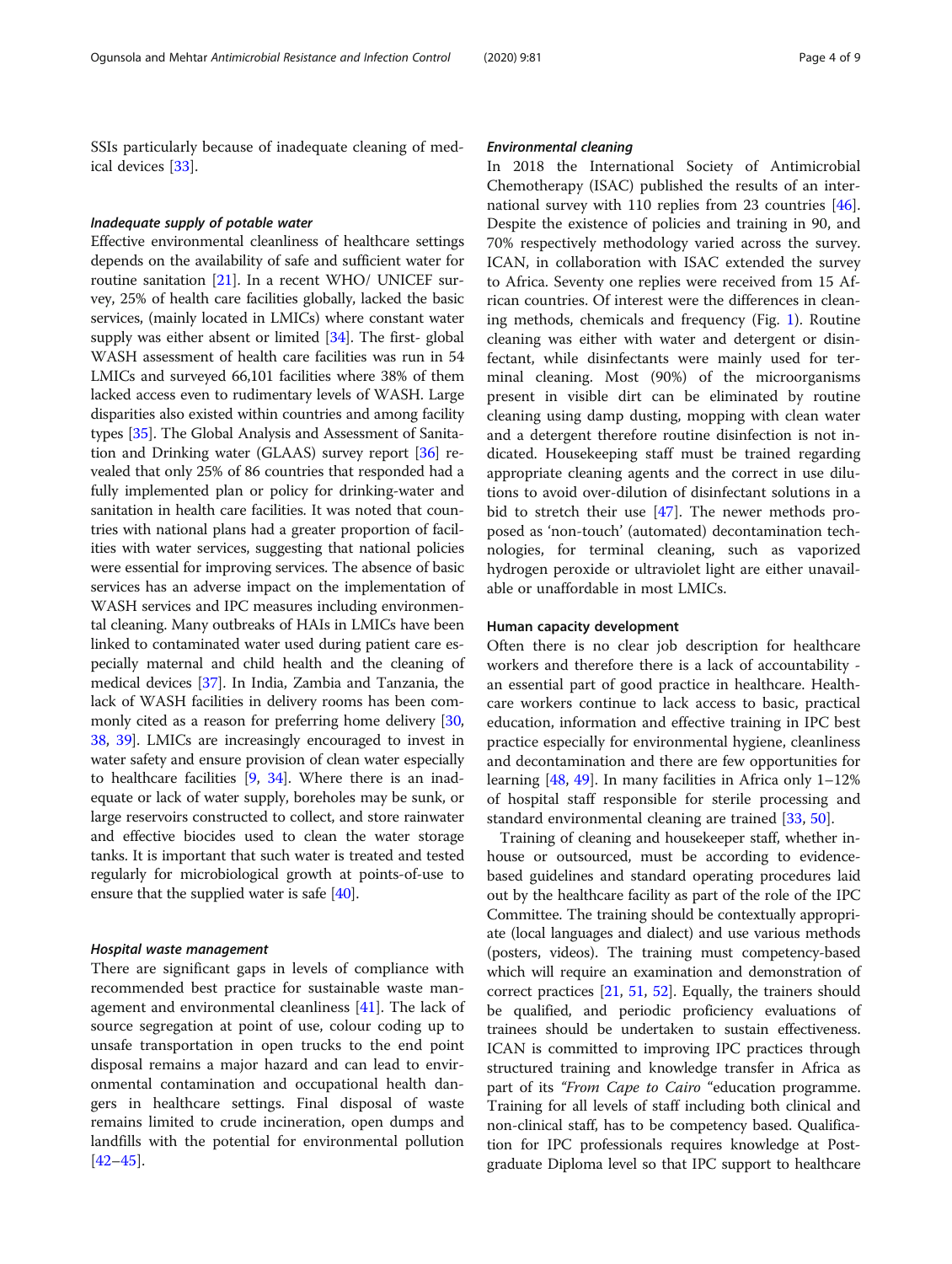<span id="page-4-0"></span>

facilities is maximally effective including training and mentoring of cleaning staff.

#### Clinical and corporate governance

Unlike in high income countries, there is a paucity of reliable data to support cost effectiveness and impact studies of a clean environment in LMICs. This is due to limited publications, record-keeping and inadequacies in the follow-up of patients  $[21, 53]$  $[21, 53]$  $[21, 53]$  $[21, 53]$ . However, the WHO and more recently CDC/ICAN (2019) has published several best practice documents, on environmental cleaning and disinfection.(10) Further the WHO has tools on surveillance of WASH infrastructures for cleaner environments with a focus on LMIC countries, which can be adopted and adapted to individual country needs [\[9](#page-7-0)]. Despite this, these guidelines are not consistently adhered to in many countries [\[21](#page-7-0), [54\]](#page-8-0). Where they do exist, implementing practices for environmental decontamination has been ineffective. This is due in part to a lack of standardized protocols and efficient processes for evaluation [[54](#page-8-0)]. In fact, national IPC polices and guidelines that are based on practical, low-cost, evidencebased strategies are yet to be developed for many LMICs [[11,](#page-7-0) [54,](#page-8-0) [55](#page-8-0)].

# Challenges implementing effective processes, procedures and protocols

Implementing effective processes, procedures and protocols rests on a foundation of an effective organisational structure, availability of supplies, trained personnel and accountability. The procedures are usually concerned

with general techniques, Cleaning of patient areas, terminal cleaning, management of spills of body fluids, cleaning patient-use items, cleaning toilets, critical and non-critical areas and assessments of cleanliness [[10](#page-7-0), [54](#page-8-0)–[56](#page-8-0)].

In many countries both high and low income, cleaning is considered a menial job. In LMIC, these jobs are delegated to hospital attendants (lower job categories) with poorer educational levels who are usually untrained in cleaning protocols and practices resulting in poor outcomes and an increased risk of contamination [\[57](#page-8-0)]. Cleaners are often supervised by a nurse or cleaning supervisor who usually do not have specialised training on cleaning healthcare spaces. Standardized competency training and proper supervision including verification checks are essential and should be carried out routinely with the results being presented to the IPC Committee (if there is one) for further guidance. However, the cleaning is often not organised and written protocols and checklists are not available. This poor documentation and absence of written protocols and procedures cuts across all areas of IPC [[55\]](#page-8-0).

Best practices include the use of clean water and detergent for routine use  $[10]$  $[10]$  but where terminal cleaning is indicated after the discharge of an infectious patient, an appropriate disinfectant (either 70% alcohol without any other additions such as chlorhexidine, or 0.2–0.5% chlorine (for C. difficile) is to be applied on a cloth not sprayed after the surfaces have been thoroughly cleaned and dried [[58](#page-8-0)]. Unavailability of appropriate materials for cleaning which are contextually appropriate is also a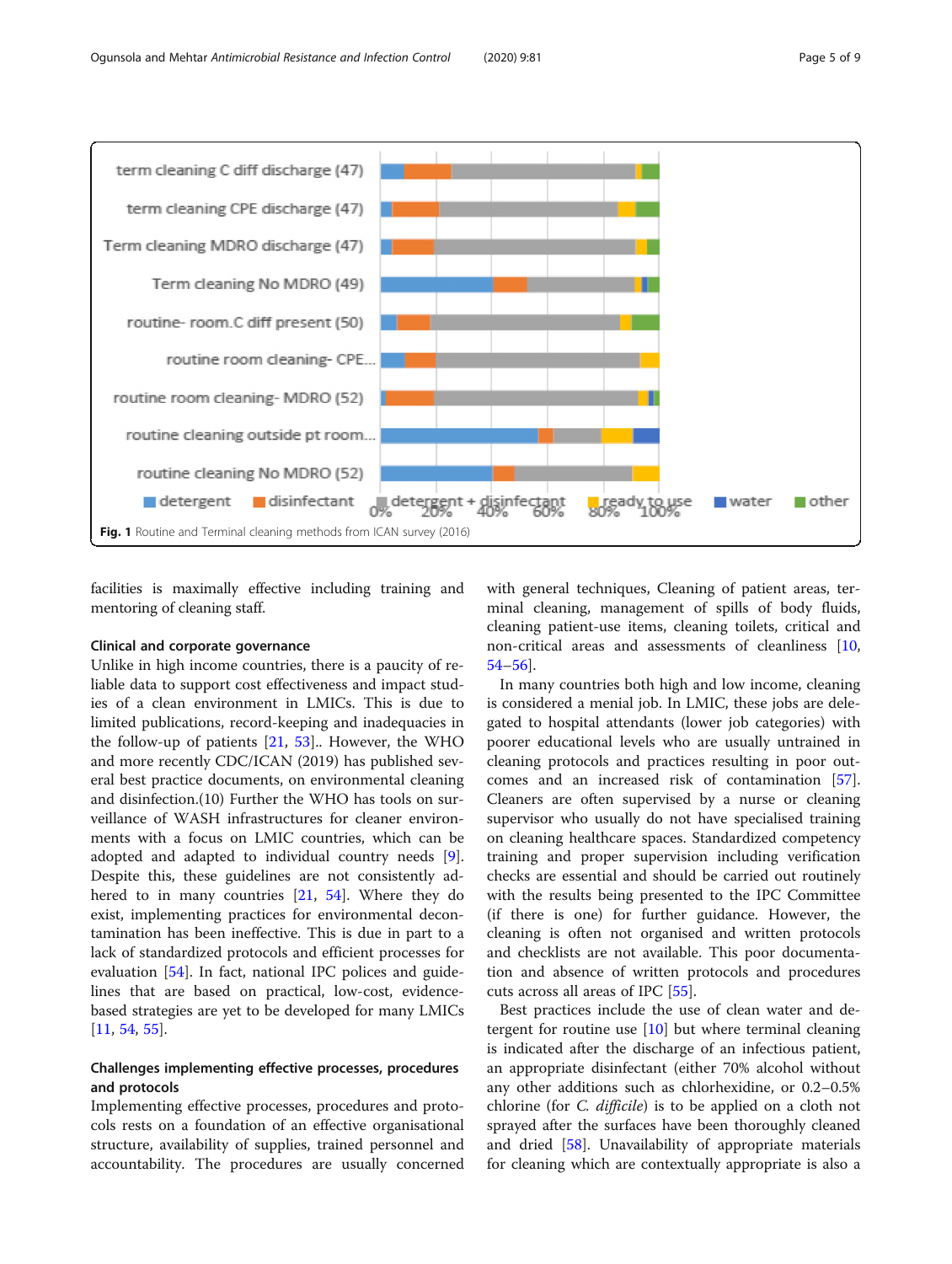challenge in LMICs [[44](#page-7-0)] but can be overcome by training cleaning and housekeeping staff on best practices [[47\]](#page-7-0). Assessment of cleanliness is usually done visually in LMICs, a method that is no longer recommended [[19\]](#page-7-0). Simple but efficient non-microbiological methods for reliable assessment of surface decontamination such as reflective surface markers and adenosine triphosphate analysis can be used [[57,](#page-8-0) [59\]](#page-8-0). Microbiological methods where available should be used in consultation with the IPC team particularly during an outbreak investigation [[60\]](#page-8-0).

#### Compliance with hand-hygiene procedures and protocols

Hand hygiene facilities is an essential component in preventing environmental contamination and HAI. Hand hygiene (HH) is, singularly, the most cost-effective IPC intervention yet suffers from a lack of practice and provision of adequate water supply. Alcohol based hand rub (ABHR) for hand hygiene has taken over from routine hand washing (except when hands are visibly contaminated) thereby reducing the need for water. In Nigeria, healthcare workers at a university teaching hospital paid attention to hand hygiene only when it appeared that there was an observable threat to their wellbeing [\[61](#page-8-0)]. Poor compliance with basic hand hygiene and hospital cleaning practices contribute to environmental contamination and can be addressed through provision of alcohol hand rub, facilities for handwash at convenient distances, reminders in the workplace, education and training [[22](#page-7-0)].

#### Funding of environmental cleaning programme

More than 52% of healthcare financing in Africa relies heavily on personal payments for health services and is largely augmented by financial assistance from bilateral and multilateral donors [[62](#page-8-0)]. Budgetary allocation for the prevention of HAIs do not exist [\[63](#page-8-0)] and modern environmental decontamination interventions are not regarded as urgent in resource-poor settings. A lack of political will is a major impediment to encourage government funding and involvement in sanitation and hygiene programs [\[64](#page-8-0)], especially if there is a lack of accountability and motivation around funding sanitation and hygiene programs [\[65](#page-8-0)]. In order to address the issue of inadequate funding particularly for environmental cleanliness in hospital facilities, it is important to promote and encourage the objectives of WASH in government planning and budgeting [\[35](#page-7-0)]. This can be achieved through lobbying government officials as well as other relevant stakeholders [[66](#page-8-0)]. Although globally, governments have increased allocation of national funds and spending for universal WASH in schools and health care facilities [[34,](#page-7-0) [67\]](#page-8-0), there remain significant gaps between plans and available budgets within many LMICs, with

80% of countries reporting that they lack sufficient funds to dedicate for WASH  $[68]$  $[68]$ . The commitment made by Heads of State in the African Union to allocate 15% of their respective national budgets to health at the Abuja Declaration of 2001 [\[69\]](#page-8-0) is yet to be implemented. Limited funding is an enduring challenge in LMICs with a high dependence on donors whose policies may not always be in alignment with the national priorities. Systems need to be established to ensure the judicious, conscientious and rational use of funds allocated for improvements and new developments in environmental decontamination [[70](#page-8-0)]. It is imperative for LMICs to explore new and sustainable ways of health funding.

# **Discussion**

Evidence supports the importance of a clean environment essential for driving down HAIs. The burden of environmental contamination is greater in low-resource settings and the challenges outlined in this review involve structure, process and outcome that exist at various system levels.

The lack of clinical governance, effective implementation strategies, guidelines and standards and most particularly funding leaves issues of environmental sanitation and hygiene low on the priority list. Where funds are available these are usually redirected for other purposes. Sadly, the cost of revising the current infrastructure in most LMICs is formidable and therefore has been side-lined or put on the back burner. Finally, the processes and administrative commitment to tackle and improve the WASH infrastructure is not in place. This could be either due to a lack of knowledge, financial resources or simply because it is of lower priority. The importance of the environment in the transmission of HAI is well documented. It is also evident that it is not just an LMIC concern and that major outbreaks with MDRO also occur in high income countries. So, the question is, where does this accountability lie? And how does it translate to practice? The answer lies within the healthcare systems. The challenges relating to environmental contamination in healthcare settings for LMICs are related to weak health systems that have been sustained by the lack of political will that manifests as inadequate governance, low accountability, inadequate allocation of resources, paucity of data relevant to decision-making, inadequately trained human resources, and inadequate infrastructure [[4\]](#page-6-0).

The challenges of environmental contamination therefore need to be addressed using a multi modal approach [[71\]](#page-8-0) and requires input from industries not traditionally associated with health-care delivery and service provision. The multimodal strategy builds on theories of change and is made up of several components that should be implemented in an integrated way to improve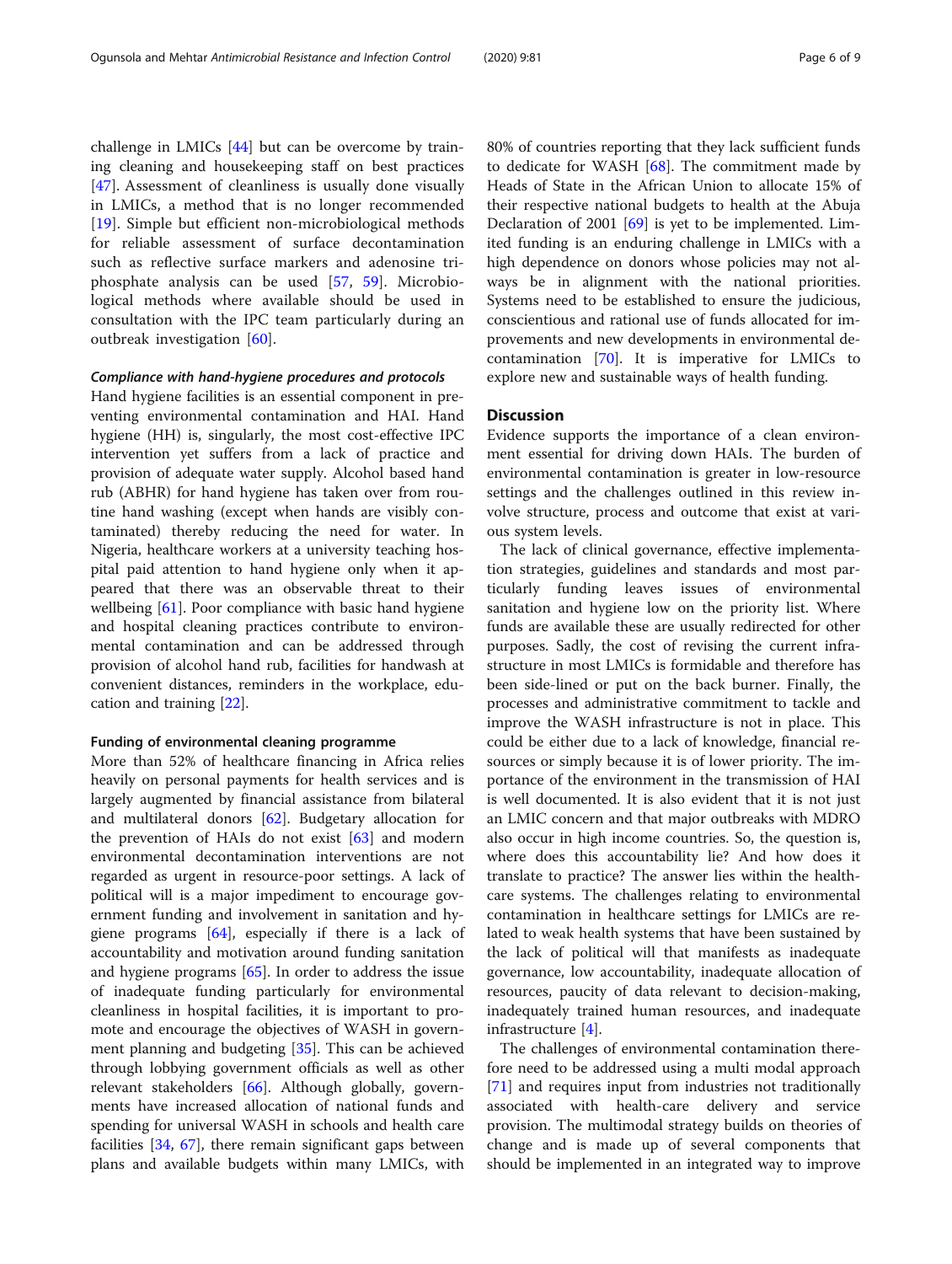<span id="page-6-0"></span>outcome taking into account the local context. This will include components that address the infrastructure, the supplies, the knowledge, attitude and practice of personnel, the workplace governance and the plans for sustainability and quality assurance.

The solutions will therefore include changes to infrastructure such as covering porous surfaces with hardwearing non- porous linoleum which can be found in many markets in developing countries and are relatively inexpensive, raising awareness of administrators about the dangers of unclean environments, training of all stakeholders involved in the cleaning process and governance including end users. Increased awareness of the importance of environmental hygiene by the facility administration may lead to improved organization of processes, support for staff and increased allocation of funds.

What is often required to start the process of change is a committed individual, a champion. This individual needs to be not only knowledgeable about the task but also the healthcare system within which he works. He must be passionate enough to bring his creativity to bear on surmounting the many challenges that are present in the healthcare space. The champion must be able to motivate others to commit to the time, activities and effort required to change their circumstances. Champions can be described as sociological citizens in the workplace bringing their diligence to bear on improving outcomes [[72\]](#page-8-0). In some settings it has been the infection control officer, a link-nurse or the environmental supervisor.

The need to adopt appropriate technology and country-specific strategies in order to achieve the common goal of preventing environmental contamination, HAI and AMR is also recommended. Strategic goals that support the implementation of respective national standards in ways that reflect local and country-specific conditions should be established [\[73](#page-8-0)]. Implementation tools to help countries achieve their goals are recommended and have been developed by the WHO [[74](#page-8-0)]. Policies will provide a framework for configuration, utilization and quality management strategies to address the various challenges resulting from environmental contamination. Leadership is crucial and an increase in political awareness can lead to the much needed changes to improve outcomes [\[51\]](#page-8-0) such as more trained IPC professionals including cleaning staff that are required to drive the process of reducing environmental contamination by working with other healthcare workers to develop policies, set standards and ensure effective implementation of processes, practices and training programs.

# Conclusion

The challenges encountered in the control of environmental contamination in Low and middle income countries though mostly similar to those in high income

countries are significantly more pronounced as a result of the poor infrastructure, lack of prioritisation, inadequate numbers of trained personnel and poor funding. The evidence showing the role of a clean environment in reducing the rates of Healthcare associated infections is compelling and has been encapsulated in the core components of an effective infection control program. It is evident that the challenges identified are already recognised by the countries and in many, some effort is already being made. However, more needs to be done and requires committed leadership to provide the framework for and drive the change to provide a safe environment for healthcare.

#### Acknowledgements

Mr. Patrick Okonji for his assistance in literature search.

#### Authors' contributions

FO wrote the first draft and contributed to the final article. SM reviewed the first draft and contributed to the final article. Both authors read and approved the final manuscript.

#### Funding

No funding was obtained.

#### Availability of data and materials

"Data sharing not applicable to this article as no datasets were generated or analysed during the current study.

#### Ethics approval

Not Applicable.

#### Consent for publication

Not Applicable.

#### Competing interests

"The authors declare that they have no competing interests."

#### Author details

<sup>1</sup>College of Medicine, University of Lagos, Ishaga, Lagos PMB 12003, Nigeria. <sup>2</sup>Infection Control Africa Network, Cape Town, South Africa. <sup>3</sup>Stellenbosch University Cape Town, Cape Town, South Africa.

#### Received: 12 September 2019 Accepted: 1 June 2020 Published online: 09 June 2020

## References

- 1. Fletcher S. Understanding the contribution of environmental factors in the spread of antimicrobial resistance. Environ Health Prev Med. 2015;20:243.
- 2. Kramer A, Assadian O. Survival of microorganisms on inanimate surfaces. In use of Biocidal surfaces for reduction of healthcare acquired infections 2014: (pp. 7-26). Springer. Cham. .
- 3. World Bank . World Bank Country and Lending groups. 2019. Retrieved from[:https://datahelpdesk.worldbank.org/knowledgebase/articles/906519](https://datahelpdesk.worldbank.org/knowledgebase/articles/906519-world-bank-countryand-lending-groups) [world-bank-countryand-lending-groups](https://datahelpdesk.worldbank.org/knowledgebase/articles/906519-world-bank-countryand-lending-groups).
- 4. Bardossy AC, Zervos J, Zervos M. Preventing hospital-acquired infections in low income and middle-income countries: impact, gaps, and opportunities. Infect Dis Clin. 2016;30:805–18.
- 5. Reiling J, Hughes RG, Murphy MR. The impact of facility design on patient safety. Inpatient safety and quality: an evidence-based handbook for nurses 2008 Apr. Agency for Healthcare Research and Quality (US).
- 6. Huslage K, Rutala WA, Sickbert-Bennett E, Weber DJ. A quantitative approach to defining "high-touch" surfaces in hospitals. Infection Control & Hospital Epidemiology. 2010;31:850–3.
- 7. Huslage K, Rutala WA, Gergen MF, Sickbert-Bennett EE, Weber DJ. Microbial assessment of high-, medium-, and low-touch hospital room surfaces. Infection Control & Hospital Epidemiology. 2013;34:211–2.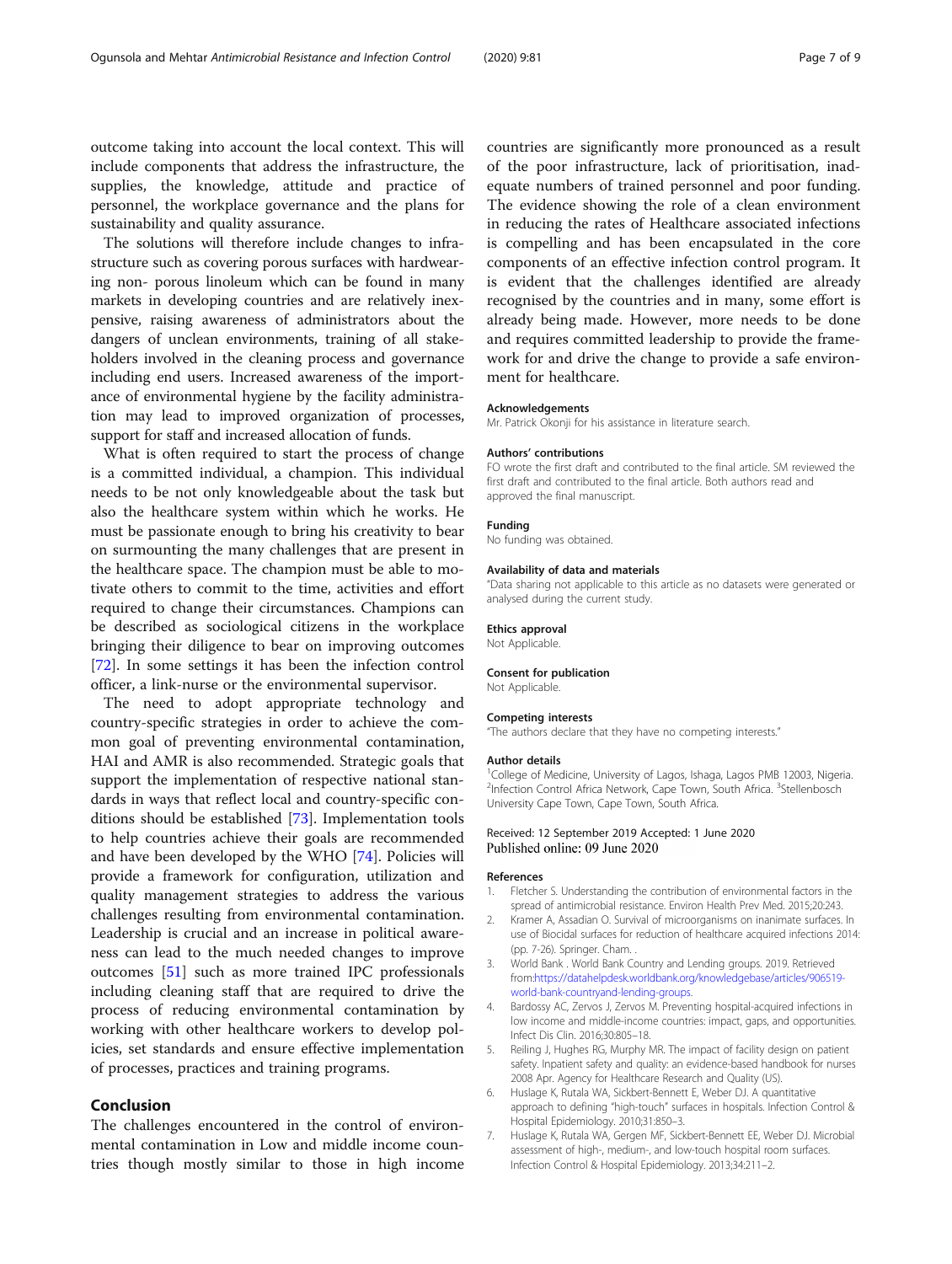- <span id="page-7-0"></span>8. CDC. Centre for Disease Control: Environmental Infection Control Guidelines. 2003. Retrieved from: [https://www.cdc.gov/infectioncontrol/](https://www.cdc.gov/infectioncontrol/guidelines/environmental/index.html) [guidelines/environmental/index.html](https://www.cdc.gov/infectioncontrol/guidelines/environmental/index.html) (Date: 13/06/2019).
- 9. World Health Organization. Guidelines on core components of infection prevention and control programmes at the national and acute health care facility level. World Health Organization; 2016. Available online: [https://apps.](https://apps.who.int/iris/bitstream/handle/10665/251730/9789241549929-eng.pdf) [who.int/iris/bitstream/handle/10665/251730/9789241549929-eng.pdf](https://apps.who.int/iris/bitstream/handle/10665/251730/9789241549929-eng.pdf).
- 10. CDC and ICAN. Best Practices for Environmental Cleaning in Healthcare Facilities in Resource-Limited Settings. Atlanta, GA: US Department of Health and Human Services, CDC; Cape Town, South Africa: Infection Control Africa Network; 2019. Available at: <http://www.icanetwork.co.za/icanguideline2019/> and [https://www.cdc.gov/hai/prevent/resource-limited/environmental](https://www.cdc.gov/hai/prevent/resource-limited/environmental-cleaning.html)[cleaning.html](https://www.cdc.gov/hai/prevent/resource-limited/environmental-cleaning.html).
- 11. Fletcher, M. (1991). The physiological activity of bacteria attached to solid surfaces. In Advances in microbial physiology (Vol. 32, pp. 53-85). Academic press.
- 12. Neely AN, Sittig DF. Basic microbiologic and infection control information to reduce the potential transmission of pathogens to patients via computer hardware. J Am Med Inform Assoc. 2002;9:500–8.
- 13. Evans J, Russell SL, James C, Corry J. Microbial contamination of food refrigeration equipment. In 13th World Congress of Food Science & Technology 2006. (pp. 800–800).
- 14. Tang JW. The effect of environmental parameters on the survival of airborne infectious agents. J R Soc Interface. 2009;6(suppl 6):S737–46.
- 15. Taylor J, man Lai K, Davies M, Clifton D, Ridley I, Biddulph P. Flood management: prediction of microbial contamination in large-scale floods in urban environments. Environment international. 2011; 37:1019–29.
- 16. Khelissa SO, Abdallah M, Jama C, Faille C, Chihib NE. Bacterial contamination and biofilm formation on abiotic surfaces and strategies to overcome their persistence. J Mater Environ Sci. 2017;8:3326–46.
- 17. Yassin MF, Almouqatea S. Assessment of airborne bacteria and fungi in an indoor and outdoor environment. International Journal of Environmental Science & Technology. 2010;7:535–44.
- 18. Gould DI, Chamberlain AN. Gram-negative bacteria. The challenge of preventing cross infection in hospital wards: a review of the literature. J Clin Nurs. 1994;3:339–45.
- 19. Dancer SJ. Controlling hospital-acquired infection: focus on the role of the environment and new technologies for decontamination. Clin Microbiol Rev. 2014;27:665–90.
- 20. Adams J, Bartram J, Chartier Y, editors. Essential environmental health standards in health care. World Health Organization; 2008. Retrieved from: [https://www.who.int/water\\_sanitation\\_health/hygiene/settings/ehs\\_health\\_](https://www.who.int/water_sanitation_health/hygiene/settings/ehs_health_care.pdf.pdf) [care.pdf.pdf.](https://www.who.int/water_sanitation_health/hygiene/settings/ehs_health_care.pdf.pdf)
- 21. Cronk R, Bartram J. Environmental conditions in health care facilities in lowand middle income countries: coverage and inequalities. Int J Hyg Environ Health. 2018;221:409–22.
- 22. Chinn RY, Sehulster L. Guidelines for environmental infection control in health-care facilities; recommendations of CDC and Healthcare Infection Control Practices Advisory Committee (HICPAC). [MMWR](https://www.ncbi.nlm.nih.gov/pubmed/12836624). 2003; 52(RR-10):1– 42 <https://www.cdc.gov/mmwr/preview/mmwrhtml/rr5210a1.htm>.
- 23. Obbard JP, Fang LS. Airborne concentrations of bacteria in a hospital environment in Singapore. Water Air Soil Pollut. 2003;144:333–41.
- 24. Rimi NA, Sultana R, Luby SP, Islam MS, Uddin M, Hossain MJ, Zaman RU, Nahar N, Gurley ES. Infrastructure and contamination of the physical environment in three Bangladeshi hospitals: putting infection control into context. PLoS One. 2014;9:e89085.
- 25. World Health Organization (WHO). Guidelines on Hand Hygiene in Health Care: First Global Patient Safety Challenge Clean Care Is Safer Care World Health. Organization, 2009.Geneva.
- 26. Shahida SM, Islam A, Dey BR, Islam F, Venkatesh K, Goodman A. Hospital acquired infections in low and middle income countries: root cause analysis and the development of infection control practices in Bangladesh. Open Journal of Obstetrics and Gynecology. 2016;6:28.
- 27. Ezegwui IR, Okoye OI, Aghaji AE, Okoye O, Oguego N. Patients' satisfaction with eye care services in a Nigerian teaching hospital. Niger J Clin Pract. 2014;17:585–8.
- 28. Khamis K, Njau B. Patients' level of satisfaction on quality of health care at Mwananyamala hospital in Dar Es Salaam. Tanzania BMC Health Serv Res. 2014;14:400.
- 29. Steinmann P, Bratschi MW, Lele P, et al. Availability and satisfactoriness of latrines and hand washing stations in health facilities, and role in health

seeking behavior of women: evidence from rural Pune district, India. Journal of Water, Sanitation and Hygiene for Development. 2015;5:474–82.

- 30. Bouzid M, Cumming O, Hunter PR. What is the impact of water sanitation and hygiene in healthcare facilities on care seeking behaviour and patient satisfaction? A systematic review of the evidence from low-income and middle-income countries BMJ global health. 2018;3:648.
- 31. WHO: Global Guidelines for the Prevention of Surgical Site Infection. World Health Organization, 2016b. Retrieved from: [https://apps.who.int/iris/](https://apps.who.int/iris/bitstream/handle/10665/250680/9789241549882-eng.pdf?sequence=8) [bitstream/handle/10665/250680/9789241549882-eng.pdf?sequence=8](https://apps.who.int/iris/bitstream/handle/10665/250680/9789241549882-eng.pdf?sequence=8).
- 32. WHO. Decontamination and Reprocessing of Medical Devices in Healthcare Facilities. World Health Organization.2016. Retrieved from [https://apps.who.int/](https://apps.who.int/iris/bitstream/handle/10665/250232/9789241549851-eng.pdf?sequence=1) [iris/bitstream/handle/10665/250232/9789241549851-eng.pdf?sequence=1](https://apps.who.int/iris/bitstream/handle/10665/250232/9789241549851-eng.pdf?sequence=1).
- 33. Fast O, Fast C, Fast D, Veltjens S, Salami Z, White MC. Limited sterile processing capabilities for safe surgery in low-income and middle-income countries: experience in the republic of Congo. Madagascar and Benin BMJ Global Health. 2017;2(Suppl 4):428.
- 34. Forrester JA, Powell BL, Forrester JD, Fast C, Weiser TG. Surgical instrument reprocessing in resource-constrained countries: a scoping review of existing methods, policies, and barriers. Surg Infect. 2018;19(6):593–602.
- 35. WHO & UNICEF. World Health Organization, United Nations' Children's Fund. Water,Sanitation and Hygiene in Health Care Facilities — Status in Low- and Middle-Income Countries and Way Forward; 2015. pp. 1–13.
- 36. World Health Organization. Investing in water and sanitation: increasing access,reducing inequalities: GLAAS 2014 findings-highlights for the Eastern Mediterranean Region (No. WHO/FWC/WSH/15.08). World Health Organization.2015.
- 37. Huttinger A, Dreibelbis R, Kayigamba F, Ngabo F, Mfura L, Merryweather B, Cardon A, Moe C. Water, sanitation and hygiene infrastructure and quality in rural healthcare facilities in Rwanda. BMC Health Serv Res. 2017;17:517.
- 38. MacKeith N, Chinganya OJ, Ahmed Y, et al. Zambian women's experiences of urban maternity care: results from a community survey in Lusaka. Afr J Reprod Health. 2003;7:92–102.
- 39. Mbwele B, Ide NL, Reddy E, et al. Quality of neonatal healthcare in Kilimanjaro region, Northeast Tanzania: learning from mothers' experiences. BMC Pediatr. 2013;13:68.
- 40. Mehtar S. and Bearman G (2018). Guide to infection control in the hospital. Retrieved online: [https://www.isid.org/wpcontent/uploads/2018/07/ISID\\_](https://www.isid.org/wpcontent/uploads/2018/07/ISID_InfectionGuide_Chapter19.pdf) [InfectionGuide\\_Chapter19.pdf](https://www.isid.org/wpcontent/uploads/2018/07/ISID_InfectionGuide_Chapter19.pdf).
- 41. United Nations Environment Program (UNEP)/SBC and World Health Organization (UNEP/WHO). Preparation of National Healthcare Waste Management Plans in Sub-Saharan countries – Guidance Manual. WHO document production services, Geneva,Switzerland.
- 42. Hachicha W, Mellouli M, Khemakhem M, Chabchoub H. Routing system for infectious healthcare-waste transportation in Tunisia: a case study. Environ Eng Manag J. 2014;13:21–9.
- 43. Olaifa A, Govender RD, Ross AJ. Knowledge, attitudes and practices of healthcare workers about healthcare waste management at a district hospital in KwaZulu-Natal. S Afr Fam Pract. 2018;60:137–45.
- 44. Ali M, Wang W, Chaudhry N, Geng Y. Hospital waste management in developing countries: A mini review. Waste Management & Research. 2017; 35:581–92.
- 45. Awomeso JA, Taiwo AM, Gbadebo AM, Arimoro AO. Waste disposal and pollution management in urban areas: a workable remedy for the environment in developing countries. Am J Environ Sci. 2010;6:26–32.
- 46. Kenters N, Gottlieb T, Hopman J, Mehtar S, Schweizer ML, Tartari E, Huijskens EG, Voss A. An international survey of cleaning and disinfection practices in the healthcare environment. J Hosp Infect. 2018;100:236–41.
- 47. Boyce JM. Modern technologies for improving cleaning and disinfection of environmental surfaces in hospitals. Antimicrobial Resistance & Infection Control. 2016; 5:10.
- 48. Pakenham-Walsh N, Bukachi F. Information needs of health care workers in developing countries: a literature review with a focus on Africa. Human resources for health; 2009:7:30.
- 49. Peters A, Otter J, Moldovan A, Parneix P, Voss A, Pittet D. Keeping hospitals clean and safe without breaking the bank; summary of the healthcare cleaning forum 2018. Retrieved from: https://aricjournal.biomedcentral.com/ articles/10.1186/s13756-018-0420-3.
- 50. Akter N, Chowdhury AM, Kazi NM. Hospital waste disposal in Bangladesh with special reference to Dhaka City and its environmental evaluation. Special Publication. 1999. Feb 87. [http://citeseerx.ist.psu.edu/viewdoc/](http://citeseerx.ist.psu.edu/viewdoc/download?doi=10.1.1.530.8191&rep=rep1&type=pdf) [download?doi=10.1.1.530.8191&rep=rep1&type=pdf](http://citeseerx.ist.psu.edu/viewdoc/download?doi=10.1.1.530.8191&rep=rep1&type=pdf).